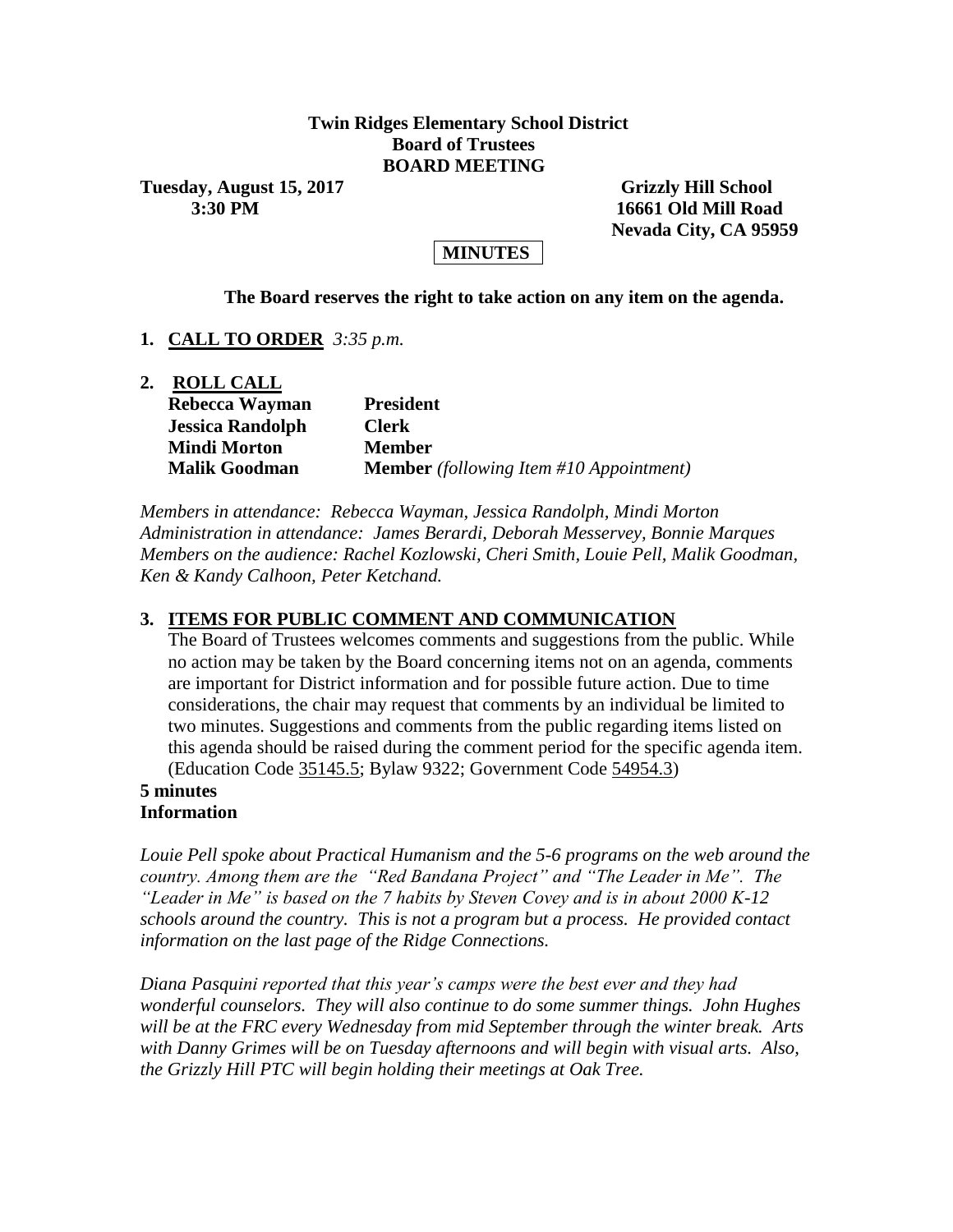*A parent expressed frustration at not being able to acquire a signature and approval for an interdistrict transfer.*

# **4. CONSENT**

Consent items shall be items of a routine nature or items for which no Board discussion is anticipated and for which the Superintendent recommends approval. The public has a right to comment on any consent item. At the request of any member of the Board, any item on the consent agenda shall be removed and given individual consideration for action as a regular agenda item.

# **4.1 THE BOARD WILL APPROVE THE AUGUST 15, 2017 AGENDA**

# **4.2 THE BOARD WILL APPROVE THE JUNE 13, 2017 MINUTES**

**4.3 THE BOARD WILL APPROVE THE JUNE 23, 2017 SPECIAL BOARD MEETING MINUTES**

# **4.4 THE BOARD WILL APPROVE THE JULY 19 SPECIAL BOARD MEETING MINUTES**

# **4.5 APPROVE WARRANTS**

*Mindi Morton moved and Rebecca Wayman seconded to approve the Consent Items with the following changes: 4.1 remove Items #6, 7, & 8 from the August 15, 2107 Agenda and resubmit on the September 12, 2017 Agenda. 4.2 correct Cheri Smith's classes to read TK/KN/1. 4.3 correct June 23, 2017 Special Board Meeting Minutes to indicate that Jessica Randolph arrived late. 4.4 correct July 19, 2017 Special Board Meeting Minutes to indicate that Item #9 Reconvene time was 1:50 p.m. Also, due to the passing of Stefanie Freydont on June 30, 2017 a correction should be made to indicate that she was not absent, she was no longer a member. 3-0*

*Mindi Morton moved and Jessica Randolph seconded to approve the June 23, 2017 Special Board Meeting Minutes with the addition of Members of the audience: Cheri Smith, Sarah Johnson, GiGi Tapia, and Mr. Halversen. 3-0*

*Rebecca Wayman moved and Jessica Randolph seconded to pull 4.1, 4.3, and 4.4 of Item #4 Consent and approve 4.2 and 4.5. 3-0*

#### **5. QUARTERLY RAYMOND JAMES REPORT 15 minutes Discussion/action** (white backup)

*Jessica Randolph moved and Rebecca Wayman seconded to table the Quarterly Raymond James Report until the arrival of Peter Ketchand. 3-0*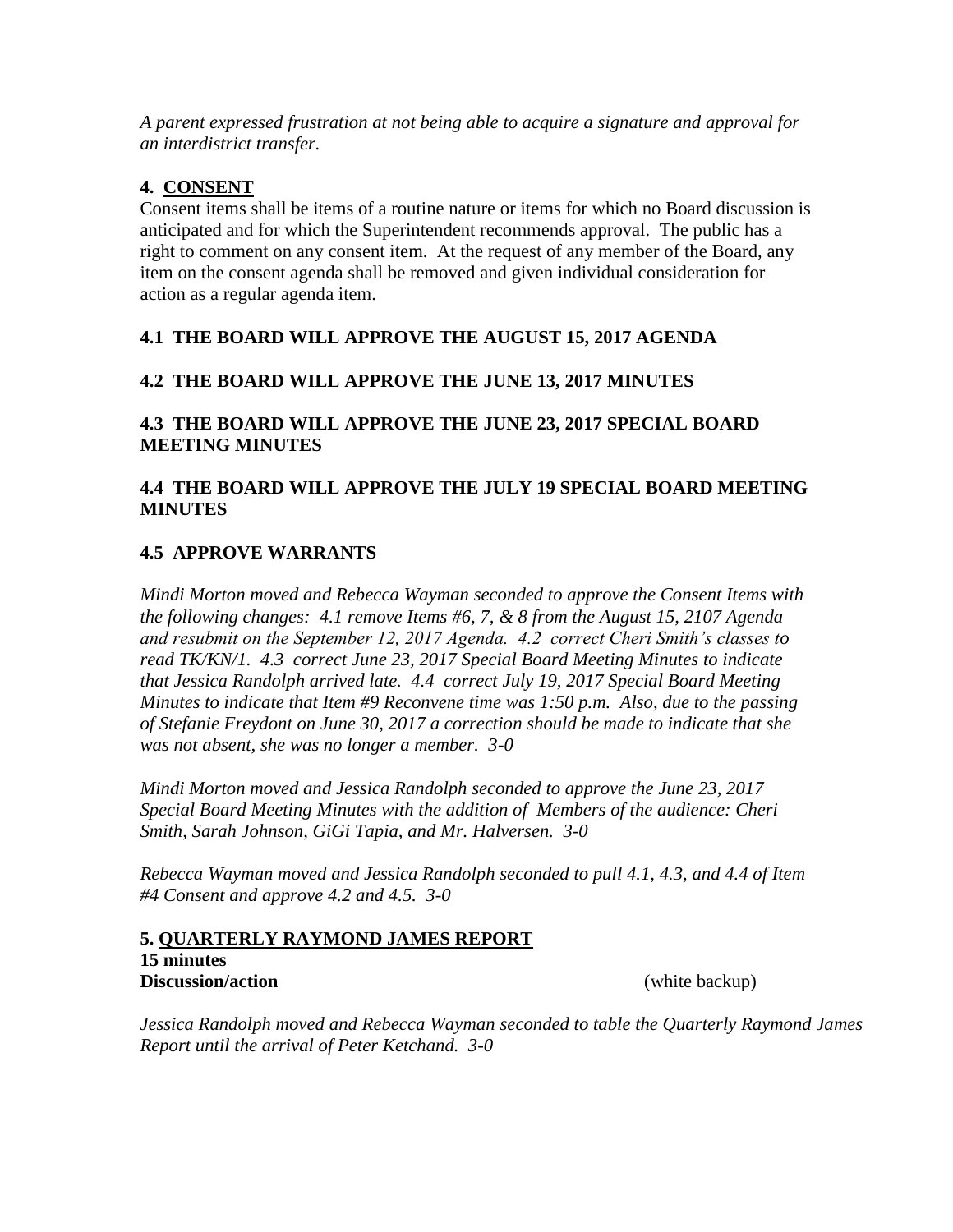*4:40 p.m Peter Ketchand arrived and provided information and explanations regarding the Quarterly Raymond James Report and all Board members agreed with authorized signers and signed.* 

# **6. RECOGNITION OF SERVICE BY MARY TOSCANI 3 minutes Information**

*Tabled until September 12, 2017 TRESD Board meeting.*

#### **7. RECOGNITION OF SERVICE BY RALPH HENSON 3 minutes Information**

*Tabled until September 12, 2017 TRESD Board meeting.*

# **8. RECOGNITION OF SERVICE BY STEFANIE FREYDONT 3 minutes Information**

*Tabled until September 12, 2017 TRESD Board meeting.*

# **9. INTERVIEW BOARD CANDIDATES 10 minutes**

*Interviews were conducted with Rachel Kozlowski and Malik Goodman.*

#### **10. APPOINTMENT OF BOARD CANDIDATE Action 5 minutes**

*Jessica Randolph moved and Mindi Morton seconded to appoint Malik Goodman as Board Candidate. 3-0 James Berardi officiated the swearing in.*

#### **11. TEACHERS REPORT 5 minutes Information**

# a. Washington School Enrollment

| Grade           | --<br>V |           |           |  |         |  | Total |
|-----------------|---------|-----------|-----------|--|---------|--|-------|
| <b>Students</b> |         | --<br>. . | --<br>. . |  | -<br>._ |  |       |

#### b. Grizzly Hill School Enrollment

| Grade           | TK/K |  |  |  |  | <b>START</b><br>otal |
|-----------------|------|--|--|--|--|----------------------|
| <b>Students</b> |      |  |  |  |  |                      |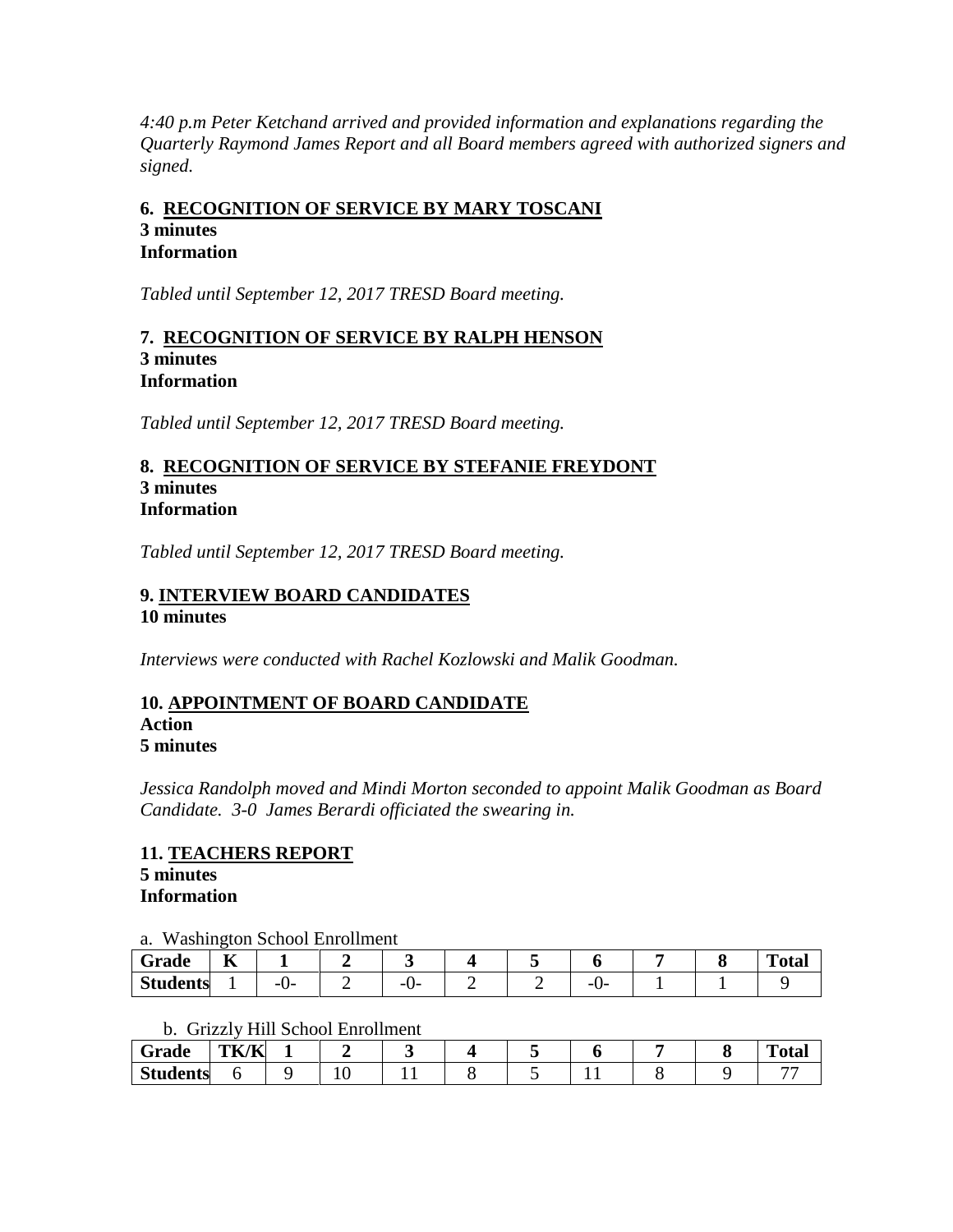*Cheri Smith announced that the Teachers Association had provided a "welcome basket" to all the teachers. She stated that the staff seems to be very cohesive and are working well together. New teacher have brought new energy.*

# **12. APPROVAL OF TRTA 2017-18 SCHOOL CALENDAR**

**3 minutes**

**Discussion/action** (white backup)

*Discussion ensued. The Board takes no action at this time.*

#### **13. APPROVAL OF ABBY HEDENLAND AS TRESD RESOURCE TEACHER 3 minutes Discussion/action**

*James Berardi provided information and is excited for the new school year. This item was previously approved.*

# **14. APPROVAL OF THERESA GROGAN AS TK-8 TH GRADE TEACHER AT WASHINGTON SCHOOL 3 minutes**

**Discussion/action**

*This item was previously approved.*

# **15. APPROVE CLASSROOM ASSIGNMENTS FOR 2017-2018**

- Ms. Grogan as teacher for all grades K-8 at Washington School
- Mrs. Smith as grades TK/KN/1 teacher at Grizzly Hill School
- Mrs. Johnson as grades 1/2 teacher at Grizzly Hill School
- Mrs. Romney as grades 3/4 teacher at Grizzly Hill School
- Mrs. Mosby as grades 5/6 teacher at Grizzly Hill School
- Mr. Johnson as grades 7/8 at Grizzly Hill School
- Ms. Hedenland as TRESD Resource teacher

*Mindi Morton moved and Rebecca Wayman seconded to approve Classroom Assignments for 2017-2018 with the correction of Mrs. Smith as grades TK/KN/1 teacher at Grizzly Hill School. 4-0*

#### **16. COMPUTER/TECHNOLOGY UPDATE 3 minutes Information**

*James Berardi provided information and explanations regarding new computer for Grizzly Hill and Washington. Our IT person is also checking and repairing laptops that will subsequently be passed out to those in need. BIIG grant status is that they are moving forward with the Washington microwave but are not there yet. There is now a different vendor.*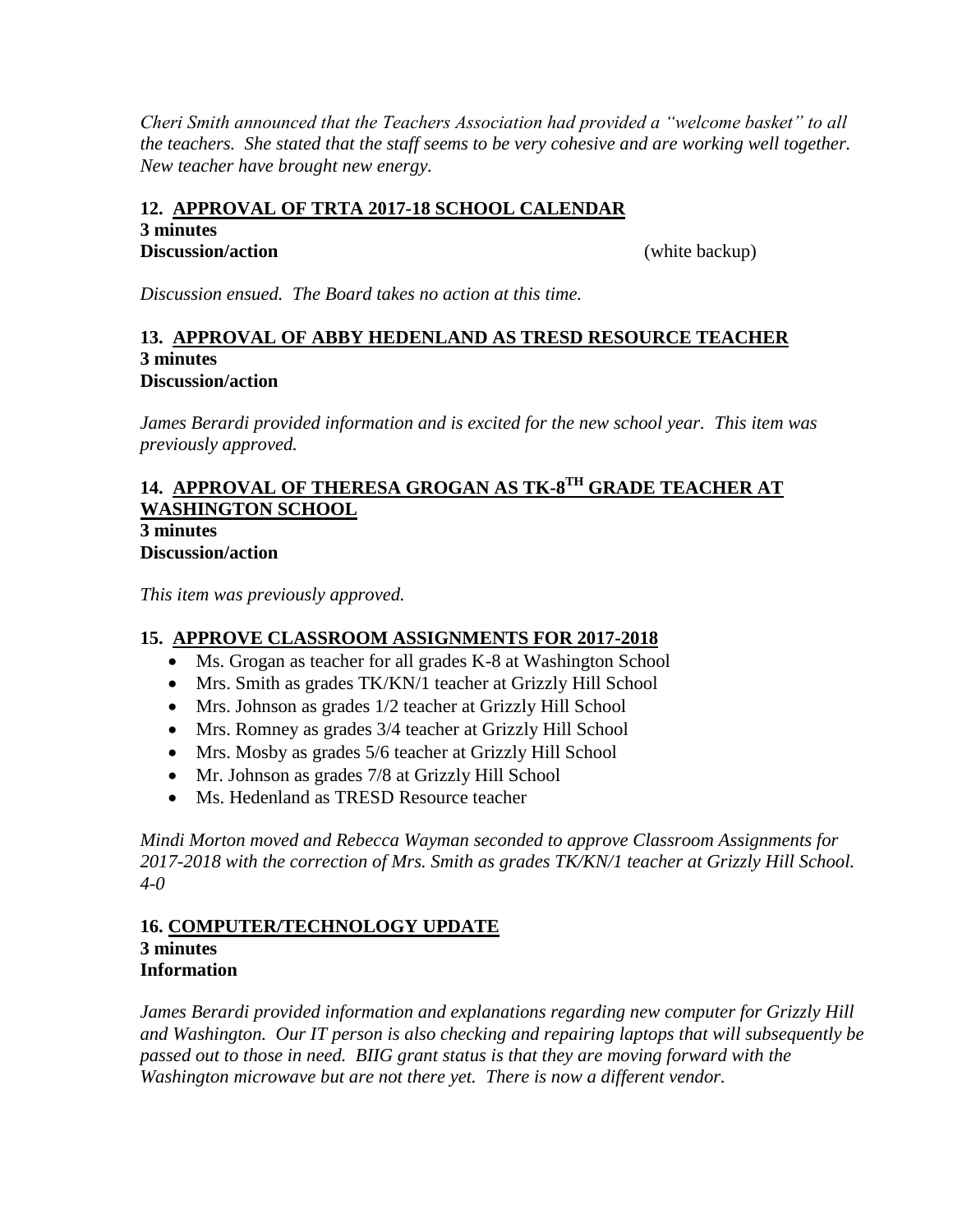#### **17. SECURITY: TRAILER(S) 5 minutes Discussion/action**

*Much discussion ensued with a generally positive response from the Board regarding a new teacher moving his travel trailer onto Grizzly Hill campus to help deter theft. Mindi Morton moved and Jessica Randolph seconded to approve the new teacher moving his trailer on campus with the condition that James Berardi verify liability etc. 3-1*

*James Berardi will continue to move forward and investigate the cost difference of repair to the tractor that was recently stolen and recovered and the cost of a newer one in good condition.* 

#### **18. ANNUAL REVIEW OF BOARD POLICY ON WILLIAMS UNIFORM COMPLAINT PROCEDURES 2 minutes** (orchid backup)

**Information**

*James Berardi provided an explanation.*

#### **19. REVIEW FOURTH QUARTER REPORT OF WILLIAMS UNIFORM COMPLAINT SUMMARY 2 minutes** (blue backup) **Information**

*James Berardi provided information and clarified the District's plan of action.*

## **20. MALAKOFF UPDATE 5 minutes Information**

*James Berardi informed the Board that Malakoff in still on the market. We declined the last offer Saturday before last. No counter offer or other proposals are on the table.*

# **21. APPROVAL OF RESOLUTION #18-01: AUTHORIZATION TO SIGN WARRANT ORDERS AND PAYROLL RUNS**

# **2 minutes**

**Action** (orchid backup)

*Jessica Randolph moved and Malik Goodman seconded to approve Resolution #18-01: Authorization to Sign Warrant Orders and Payroll Runs. Ayes: 4, Nays: -0-, Abstained: -0-, Absent: -0-*

## **22. FIRST READING OF AR 5141.52 AND BP 5141.52 SUICIDE PREVENTION 2 minutes**

**Information** (white backup)

*James Berardi provided explanations.*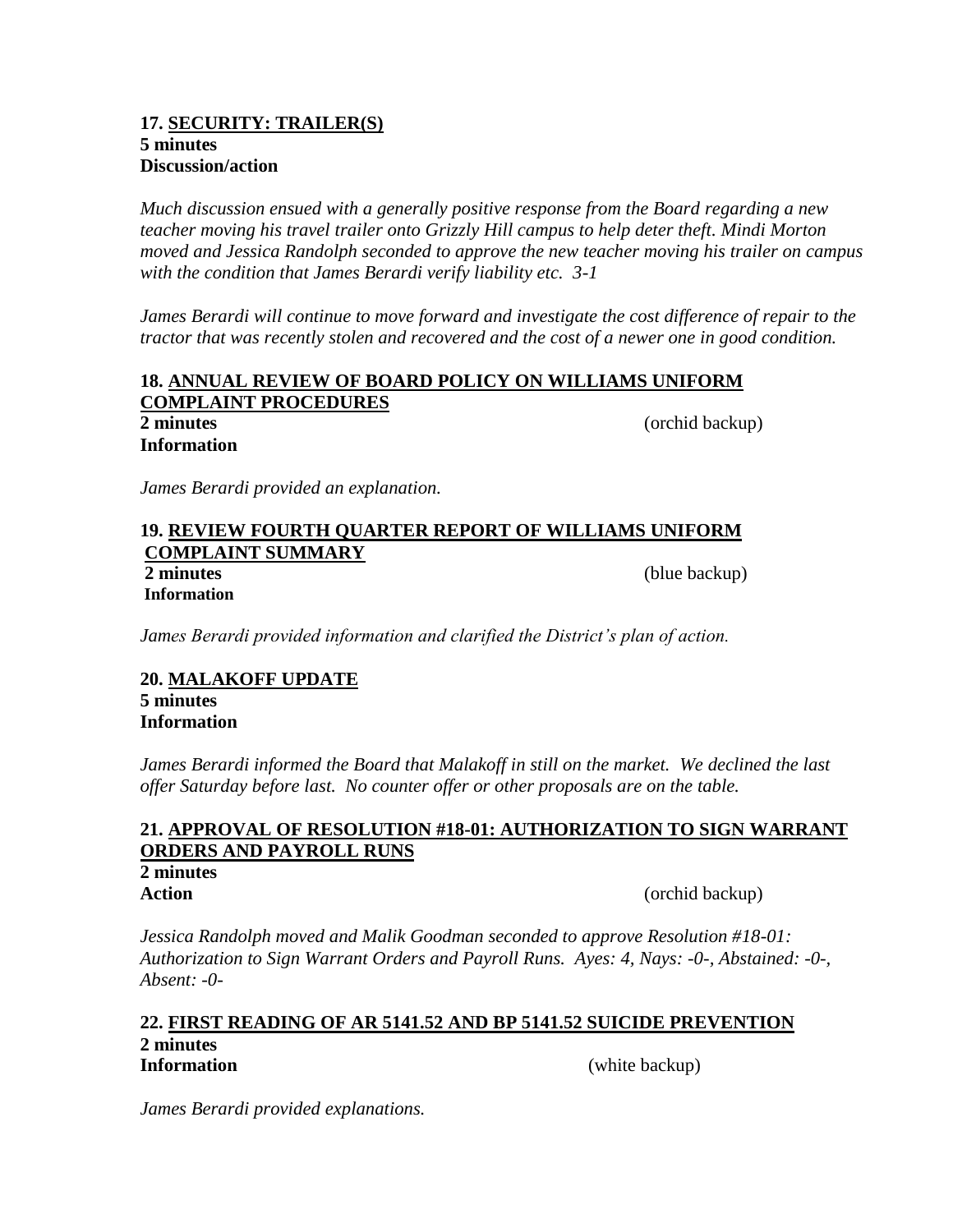#### **23. FIRST READING AR 5131.62 AND BP 5131.62 TOBACCO POLICIES 2 minutes Discussion** (yellow backup)

*James Berardi provided explanations.*

# **24. APPROVAL OF 2017-18 CONSOLIDATED APPLICATION 3 minutes Information/action** (salmon backup)

*Deborah Messervey provided information and explanations. Jessica Randolph moved and Mindi Morton seconded to approve the 2017-18 Consolidated Application. 4-0*

# **25. GRAND JURY REPORT AND RESPONSE 5 minutes Information/action**

*James Berardi provided information and explanations. A letter to be sent to the Grand Jury.*

# **26. PUBLIC COMMENT**

At this time, we open the meeting for any public comments regarding the following Closed Session items.

# **27. ADJOURN TO CLOSED SESSION** *5:50 p.m.*

# **28. CLOSED SESSION**

Conference with Labor Negotiators For closed session items concerning labor negotiations discussed pursuant to Government Code 54957.6 Unrepresented employee: Business Official

# **29. RECONVENE FROM CLOSED SESSION**

# **30. PUBLIC COMMENT**

At this time, we open the meeting for any public comments regarding the following Closed Session items.

# **31. ADJOURN TO CLOSED SESSION**

# **32. CLOSED SESSION**

Public Employee Discipline/Dismissal/Release For closed session discussions concerning personnel matters pursuant to Government Code 54957.

# **33. RECONVENE FROM CLOSED SESSION**